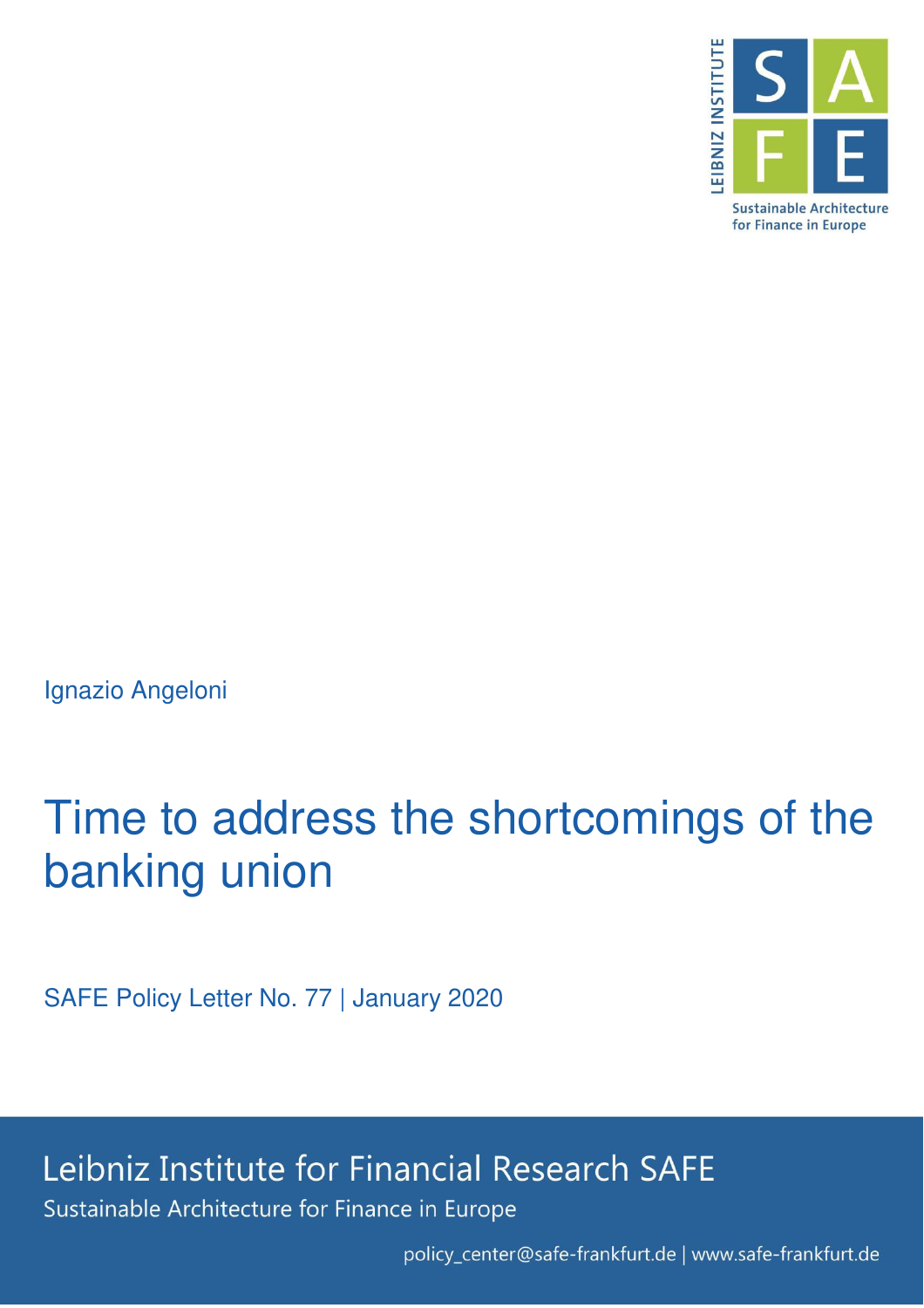## **Time to address the shortcomings of the banking union**

*Ignazio Angeloni<sup>1</sup>*

January 2020

*Abstract* 

Discussions about the banking union have restarted. Its success so far is limited: national banking sectors are still overwhelmingly exposed to their own countries' economies, cross border banking has not increased and capital and liquidity remain locked within national boundaries. The policy letter highlights that the current debate, centered on sovereign exposures and deposit insurance, misses critical underlying problems in the supervision and resolution frameworks. The ECB supervisors' efforts to facilitate cross-border banking have been hampered by national ringfencing. The resolution framework is not up to its task: limited powers of the SRB, prohibitive access conditions and limited size of the Single Resolution Fund limit its effectiveness. A lack of a coherent European framework for insolvency unlevels the regulatory field and creates incentives to bypass European rules. The new Commission and European Parliament, with the new ECB leadership, provide a unique opportunity to address these shortcomings and make the banking union work.

-

 $<sup>1</sup>$  A version of this text was published in Italian in the Corriere della Sera on 23 December 2019.</sup>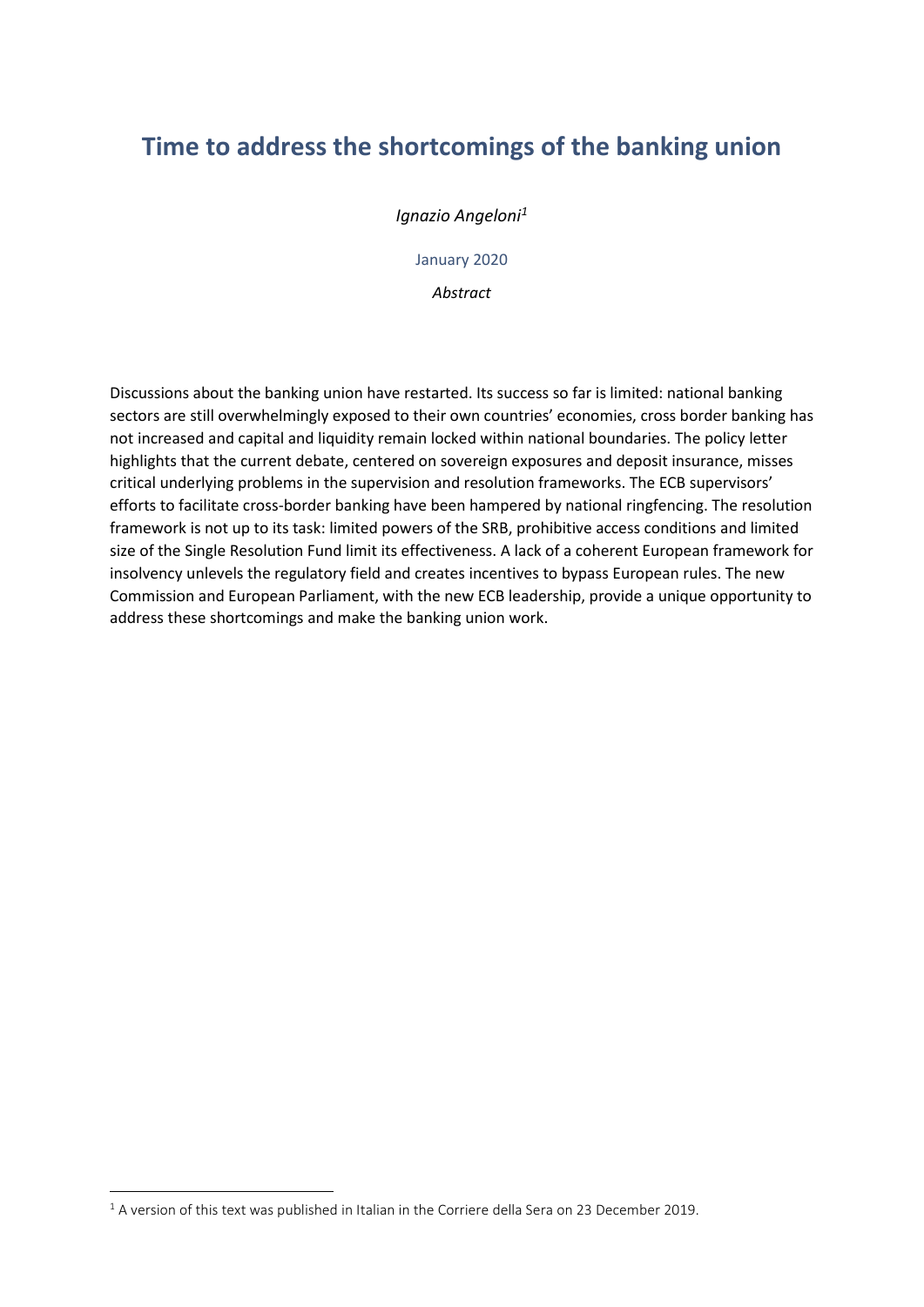Blow up, Michelangelo Antonioni's 1966 thriller movie, featured in its concluding scene a group of mimes playing tennis without ball. The protagonist – a formidable David Hemmings – looks on, puzzled; then picks up a non-existent ball and throws it back into the court. Fiction and reality, the metaphor suggests, mix up.

This scene came back to my mind as I reflected on Europe's banking union. Five years after the ECB assumed responsibility for supervising the eurozone's banking sector, a debate has restarted on the reform's shortcomings and on what to do to make it work. The debate is timely: the new EU Commission headed by Ursula van der Leyen has put the banking union's reform high up in its priority list; the new European Parliament and the European Central Bank (also with a new leadership) share an interest, and will be involved in any reform initiatives. If any time has been well-suited for seriously reconsidering the whole dossier, that time is now.

The record of the banking union so far is mixed. Progress has been made in recapitalizing the banks and especially in cleaning up their accounts from non-performing loans and other risky exposures. This would have happened anyway to some extent, as a result of better economic conditions and tighter global standards. But the pressure of the ECB supervision has accelerated the process. Other key objectives, however, are not even remotely in sight. National banking sectors are still overwhelmingly exposed to their own countries' economies and governments. Cross border banking has not increased; capital and liquidity remain locked within national boundaries, preventing the rise of efficient and competitive pan-European banking groups. Some weak banks have gone bankrupt but others remain in business. Bank bail-outs financed by taxpayers, or indirectly by users of bank services, continue unabated more or less like in the old times. Given this scarcely encouraging picture, it is no surprise that financial markets remain skeptical: the stock market value of eurozone banks is below its level five years ago, while in the meantime listed US banks have increased their dollar value by over 50 percent.

Discussions on remedies center on two opposing visions, one calling for a European deposit insurance, the other for measures to limit the concentration of the banks' domestic sovereign exposures. The two camps bounce their arguments back and forth; Olaf Scholz, the German finance minister, recently offered a compromise. The trouble is that, as in the movie, the ball isn't there. Even if, against all odds, both a common deposit insurance and limits to sovereign portfolios were implemented now, progress in the banking union's performance would be unlikely. The reason is simple: deposit insurance is the ultimate protection offered to depositors in case of a bank's resolution – the process through which ailing banks are restructured or wound down. But resolution itself is, under current rules, very difficult to undertake. As to sovereign exposures, given the central role that government bonds play in financial markets, limits on bank holdings under any conceivable scenario would have to be so gradual that it would take years, if not decades, for the banks' home-biased portfolios to be altered in a significant way. Both measures may well be advisable, but neither is panacea.

Reshaping the banking union requires addressing head-on the problems of supervision and resolution. The ECB's supervisory powers need strengthening to break national barrier and facilitate a freer and safer flow of resources across national borders. Resolution should support supervision by ensuring that banks can exit the market smoothly and securely. In a banking sector which is still congested and contains unviable banks, stronger supervision requires a smoother resolution process. You cannot increase pressure in a crowded room while locking the exit door at the same time.

The resolution framework introduced in the European Union in 2014-15 contains critical flaws. The Single Resolution Fund, a pool of resources provided by the banks, is virtually unusable, due to a mix of prohibitive access conditions, limited size and lack of open-ended and readily usable public